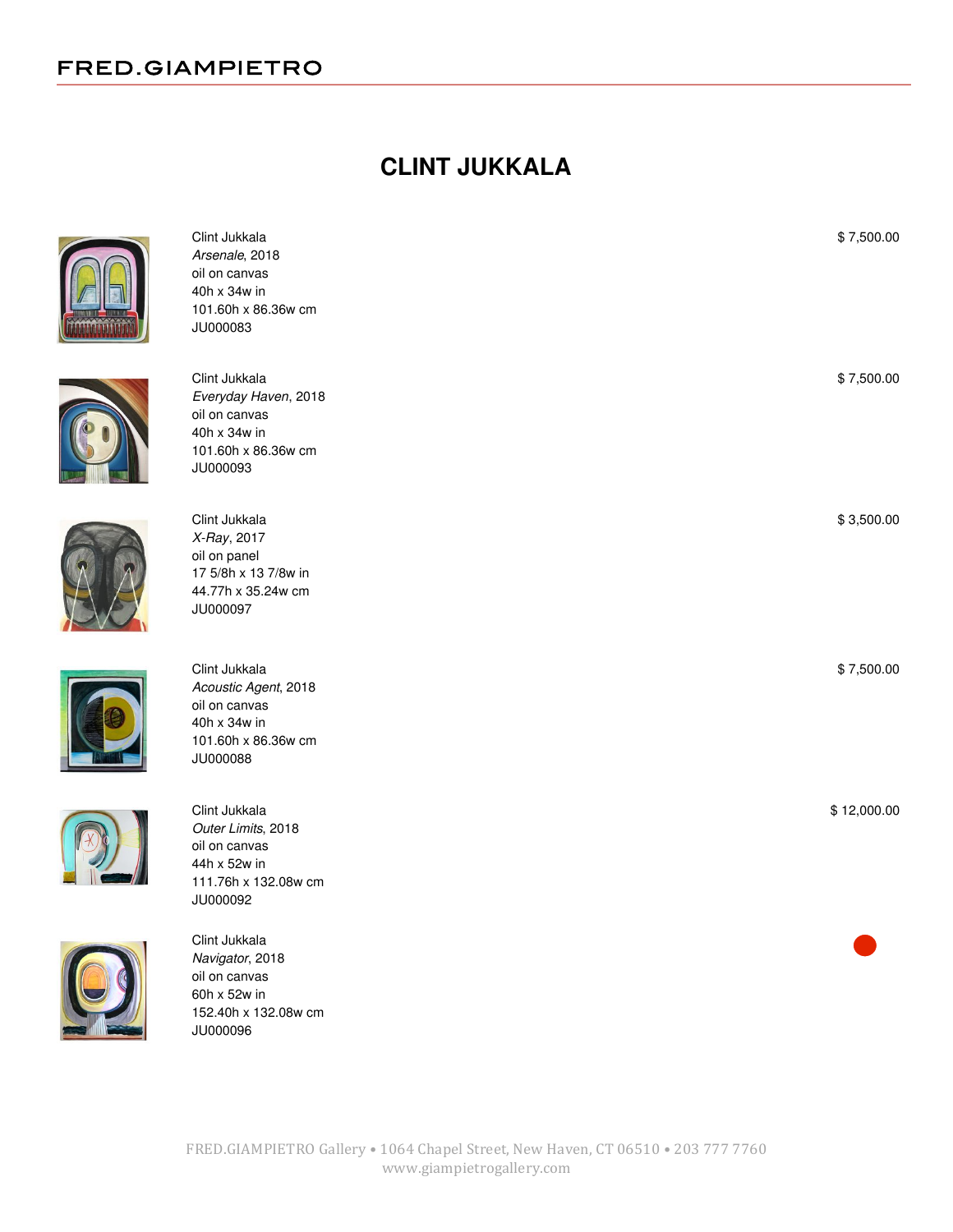











Clint Jukkala *Duel Projector*, 2018 oil on panel 24h x 18w in 60.96h x 45.72w cm JU000089

Clint Jukkala *Invisible Rays*, 2018 oil on canvas 44h x 52w in 111.76h x 132.08w cm JU000095

Clint Jukkala *Seeing is Forgetting*, 2018 oil on canvas 24h x 18w in 60.96h x 45.72w cm JU000086

Clint Jukkala *Apparition*, 2018 oil on panel 24h x 18w in 60.96h x 45.72w cm JU000082

Clint Jukkala *Two Eyes*, 2018 oil on canvas 40h x 34w in 101.60h x 86.36w cm JU000087

 $\bullet$ 

\$ 12,000.00

\$ 4,000.00

\$ 7,500.00

\$ 4,000.00

\$ 4,000.00

FRED.GIAMPIETRO Gallery • 1064 Chapel Street, New Haven, CT 06510 • 203 777 7760 www.giampietrogallery.com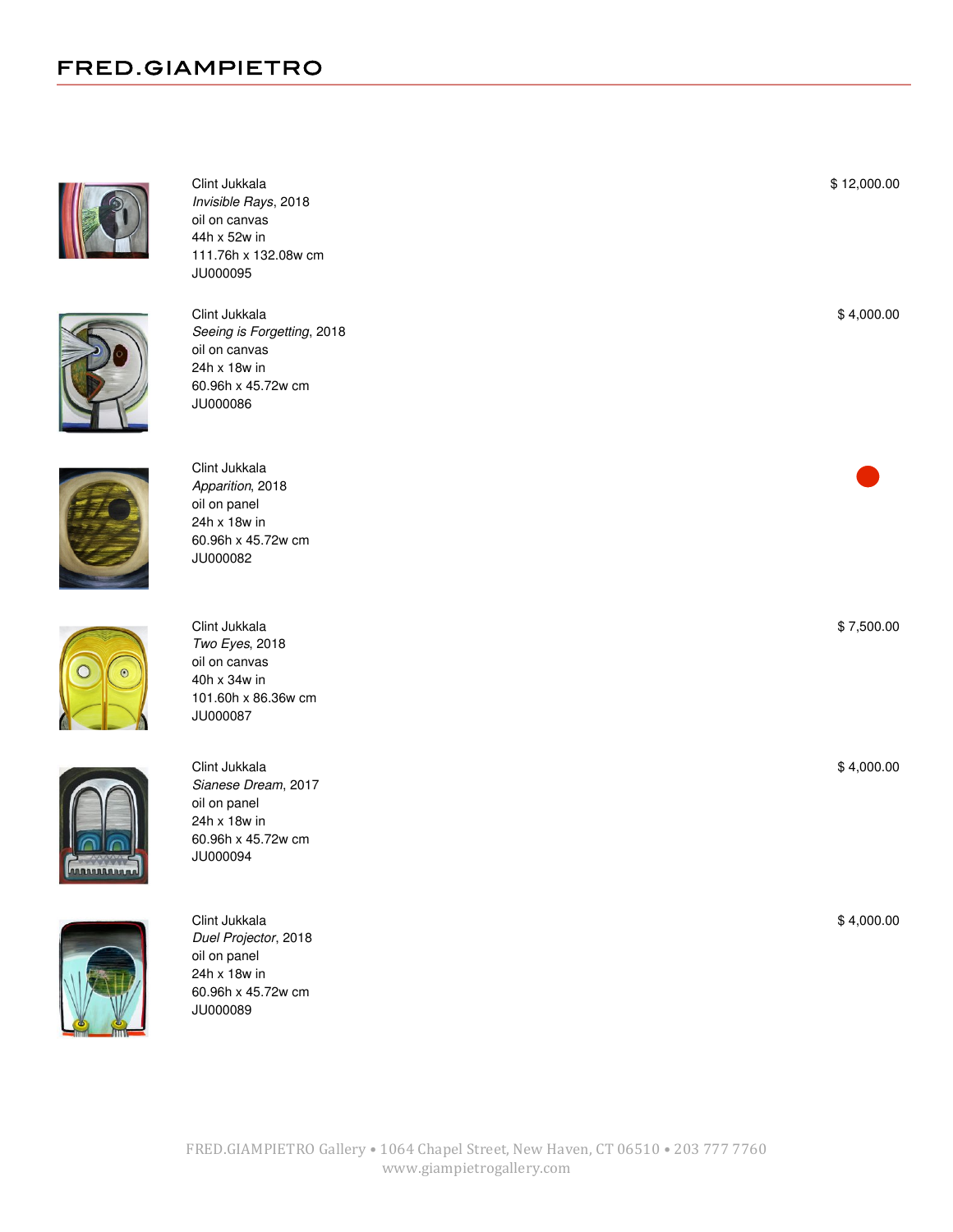

Clint Jukkala *Everything That Can Go Wrong*, 2018 oil on canvas 28h x 34w in 71.12h x 86.36w cm JU000091



Clint Jukkala *Monster*, 2018 oil on panel 20h x 16w in 50.80h x 40.64w cm JU000085



Clint Jukkala *Mechanical Memory*, 2018 oil on panel 24h x 18w in 60.96h x 45.72w cm JU000084



Clint Jukkala *Ending and Beginning*, 2018 oil and acrylic on canvas 34h x 30w in 86.36h x 76.20w cm JU000090

\$ 4,000.00

\$ 6,000.00

\$ 3,800.00

\$ 6,000.00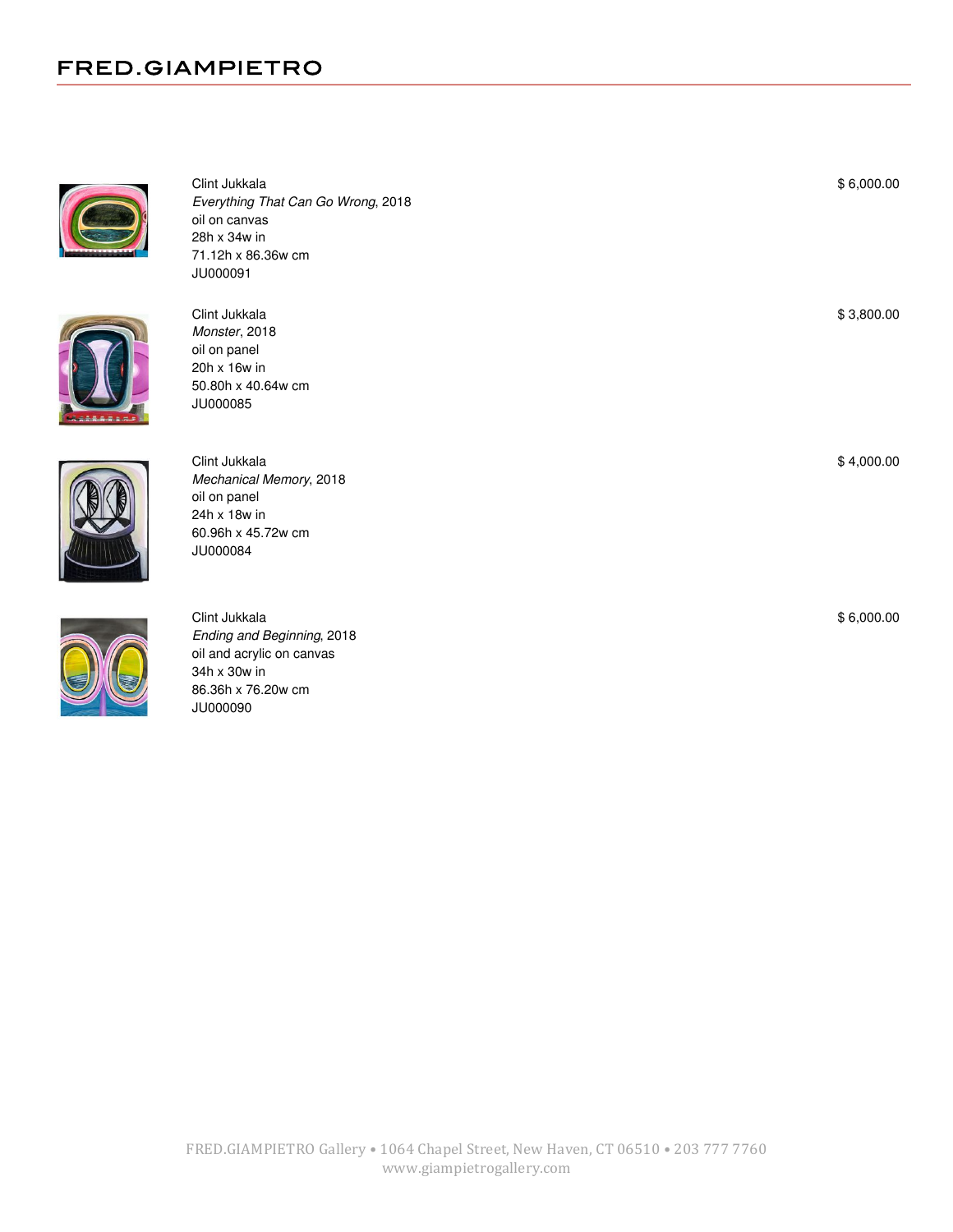Hawkins Bolden (1914-2005) *Untitled (Pot)*, 1980s mixed media assemblage 16h x 12w x 6d in

40.64h x 30.48w x 15.24d cm

F\_HBO000001

## **HAWKINS BOLDEN (1914-2005)**



| Hawkins Bolden (1914-2005)<br>Untitled (Scarecrow), 1980's<br>mixed media assemblage | \$5,500.00 |
|--------------------------------------------------------------------------------------|------------|
| 28h x 28w x 10d in                                                                   |            |
| 71.12h x 71.12w x 25.40d cm                                                          |            |
| C HBO000003                                                                          |            |
| Hawkins Bolden (1914-2005)                                                           | \$8,500.00 |
| Untitled (Scarecrow), 1980's                                                         |            |
| mixed media assemblage                                                               |            |
| 60h x 18w x 8d in                                                                    |            |
| 152.40h x 45.72w x 20.32d cm                                                         |            |
| C HBO000001                                                                          |            |
| Hawkins Bolden (1914-2005)                                                           | \$5,500.00 |
| Untitled (Scarecrow), 1980's                                                         |            |
| mixed media assemblage                                                               |            |
| 28h x 28w x 8d in                                                                    |            |
| 71.12h x 71.12w x 20.32d cm                                                          |            |
| C HBO000004                                                                          |            |
| Hawkins Bolden (1914-2005)                                                           | \$9,500.00 |









Hawkins Bolden (1914-2005) *Untitled (Scarecrow)*, 1980's mixed media assemblage 75h x 18w x 13 1/2d in 190.50h x 45.72w x 34.29d cm C\_HBO000002